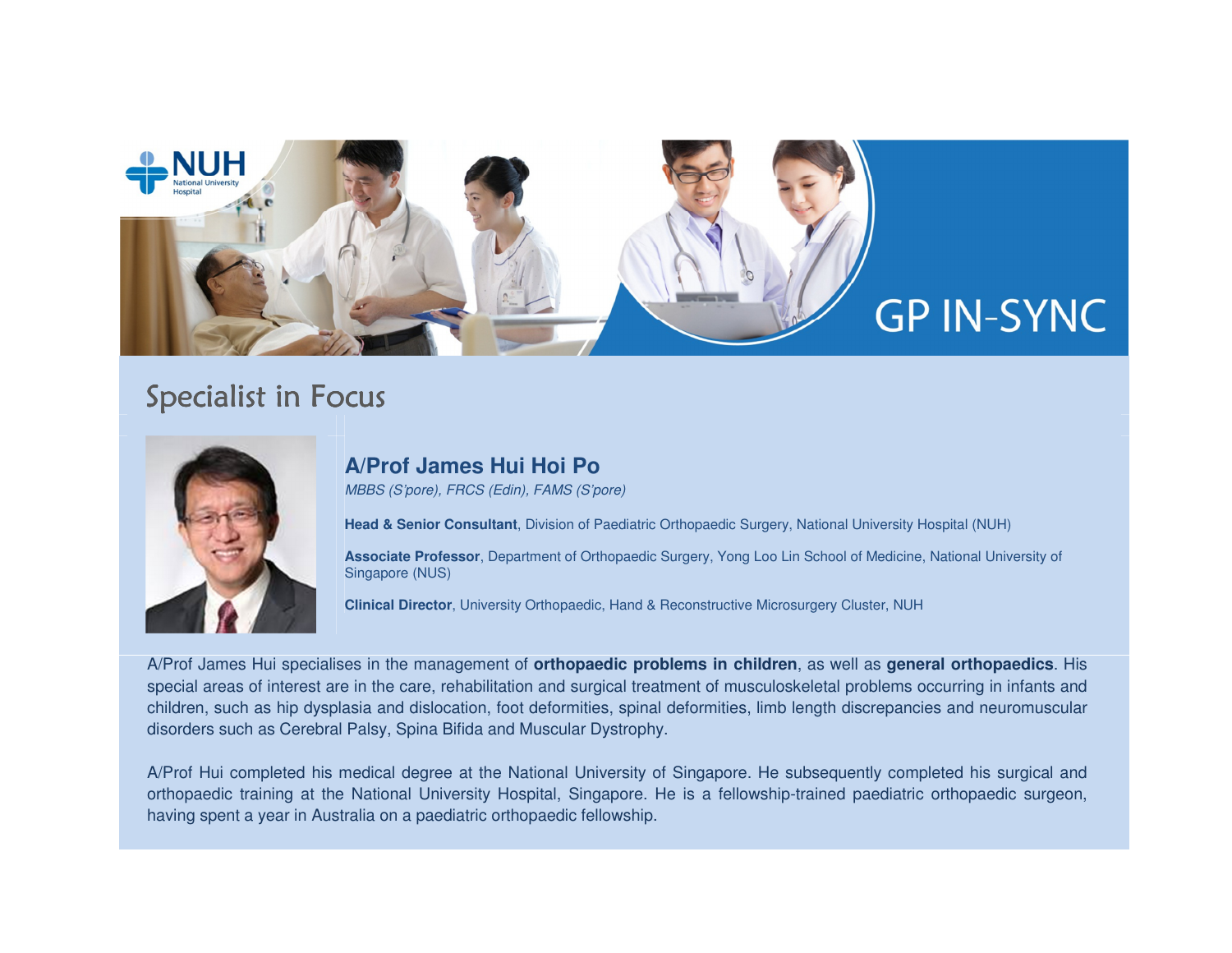A/Prof Hui is also actively involved in undergraduate and postgraduate teaching at NUS. He is a member of numerous professional societies including the Paediatric Orthopaedic Society of North America, the Asia Pacific Orthopaedic Association and the Singapore Medical Association. A/Prof Hui is actively involved in clinical and basic science research.

# Happenings @ NUH

### **Doctors make vital find about child cancer**

Doctors in NUH have uncovered a genetic key which unlocks the survival chances of childhood leukaemia patients. In doing so, they can tailor more effective treatments for those who currently have a poor prognosis. **Read more**

### **Taking Medical Care to the Needy – for Free**



Prof Thambiah treats a patient in Batam during a regular medical mission to the Indonesian island. In Singapore, he and a team of volunteers run a mobile clinic in a converted bus, visiting blocks of rental flats and foreign worker dormitories to treat patients for free.

ONCE a month, a white bus weaves its way through the streets, pulling up at a different foreign worker dormitory each time. The mobile medical service is a welcome sight for the workers, who struggle to find time and spare cash for medical check-ups.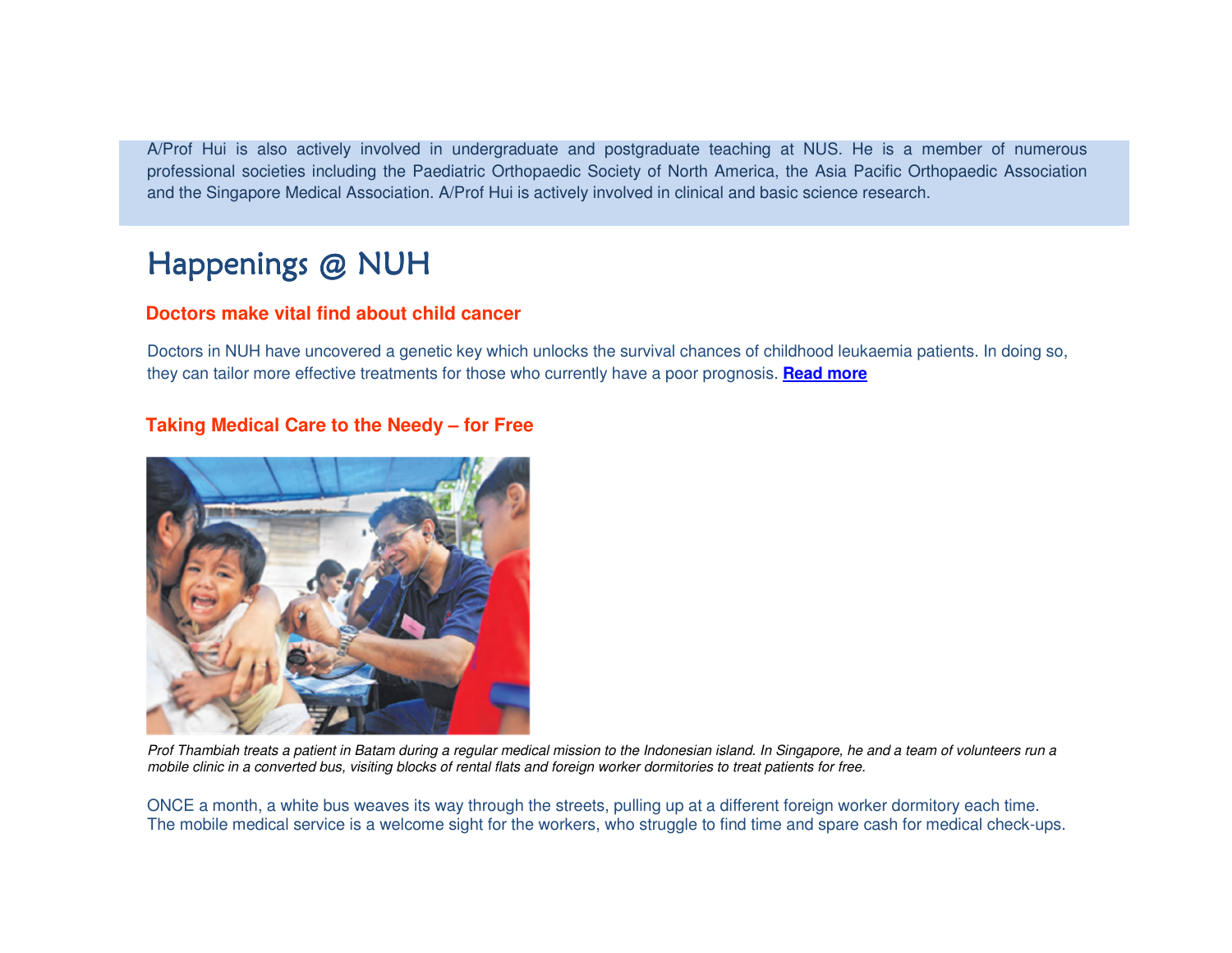It is the brainchild of Associate Professor Joseph Thambiah, doctor by profession and Samaritan at heart.

**Click here to read more about his mobile clinic.**

#### **Relocation of the NUH LASIK Centre**

#### **The NUH Lasik Centre has moved!**

For the convenience of patients, the NUH LASIK Centre has now moved to **Level 17, NUH Medical Centre**, which is just above the Kent Ridge MRT Station on the Circle Line.

LASIK and Photorefractive Keratectomy (PRK) are forms of laser surgery used to correct myopia, hyperopia and astigmatism. This reduces or removes a person's dependence on glasses or contact lenses.

#### **For more information, click here.**

## Upcoming CME Events

Every year, as part of NUH"s commitment to provide Continuing Medical Education (CME) for the private practitioners' community in Singapore, we organise a series of GP symposiums which are held regularly. During these CMEs, our specialists will present different topics in various areas of specialties and provide clinical updates useful for your care of patients.

Following are the GP CME events we have in **January – March 2014:** 

| <b>Date</b>  | <b>GP CME Topic</b>                                                                                                                    |  |  |
|--------------|----------------------------------------------------------------------------------------------------------------------------------------|--|--|
| 18 Jan       | <b>Common Cornea and Oculoplastic Eye Conditions</b>                                                                                   |  |  |
| 15 Feb       | <b>Cardiovascular Surgery - New Frontiers</b>                                                                                          |  |  |
| 23 Feb (Sun) | <b>Cancer &amp; Sexuality Symposium 2014</b><br>Please register at:<br>http://www.ncis.com.sg/cancer-and-sexuality-symposium-2014.html |  |  |